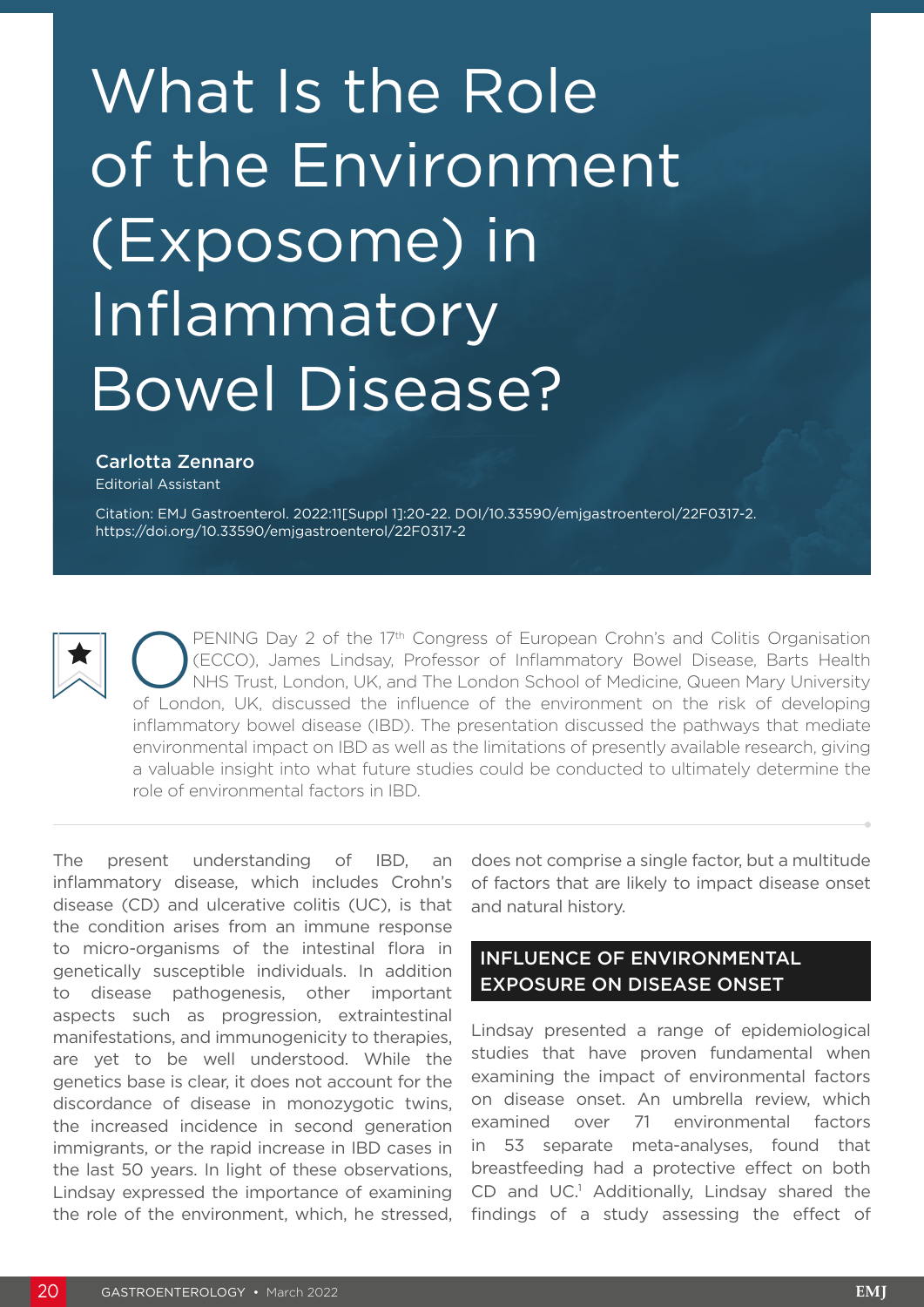### *"An*

*interesting new report revealed that antibiotic exposure over time might change the risk of developing antidrug antibodies with anti-TNF therapy in animal models, displaying a clear link between environment and disease natural history."*

ultra-processed foods consumption in a cohort of nurses. In a total of 245,112 participants, there was incidence of both CD (369 cases) and UC (488 cases), with a median age of onset of 56 years, demonstrating that the intake of ultra-processed food was associated with an increased risk of incident CD but not UC, when corrected for a range of confounding factors.2 The presentation also included an overview of a mechanistic introductory research that examined the dietary intake of foods linked to markers of inflammation. Such foods, termed empirical dietary inflammatory pattern (EDIP) foods were linked to an increased risk of CD.3 Lindsay highlighted the significance of the study in demonstrating the effect of dietary changes: individuals who started with a low intake of EDIP foods but moved to a high intake of EDIP foods had the same risk of developing CD as those who always had a high intake of high EDIP foods.

Despite the obvious value of epidemiological studies, Lindsay emphasised the importance of recognising their limitations and having a solid understanding of the methodologies used. Firstly, timing is essential when analysing results. For instance, the positive effect of breastfeeding is not observed in a cohort with an average age of >30; however, in a cohort of children, such protective effect is evident.<sup>4</sup> Secondly,

Lindsay said that definitions are pivotal. This is particularly obvious when analysing diet as an impact factor, particularly regarding the ability of questionnaires to define ultra-processed foods versus other refined foods.

# PATHWAYS LINK EXPOSOME TO DISEASE AETIOLOGY AND NATURAL **HISTORY**

The determination of the mechanistic pathways that might drive the impact on the mucosal immune system is critical. Lindsay suggested such pathways would include changes in intestinal permeability, signalling through "environmental sensors," and modifying the epigenetic control of gene transcription.

It is widely known that factors such as pregnancy, breastfeeding, and diet influence disease through changes in the microbiota. However, this begs the question of whether such changes are a causative factor or a result of disease. One of the largest sibling cohort studies, involving thousands of siblings of patients with CD followed up over time, looked to address this question. The results showed that people who subsequently developed CD were more likely to have antimicrobial antigens.5 This result highlighted the role of alterations in intestinal microbiota